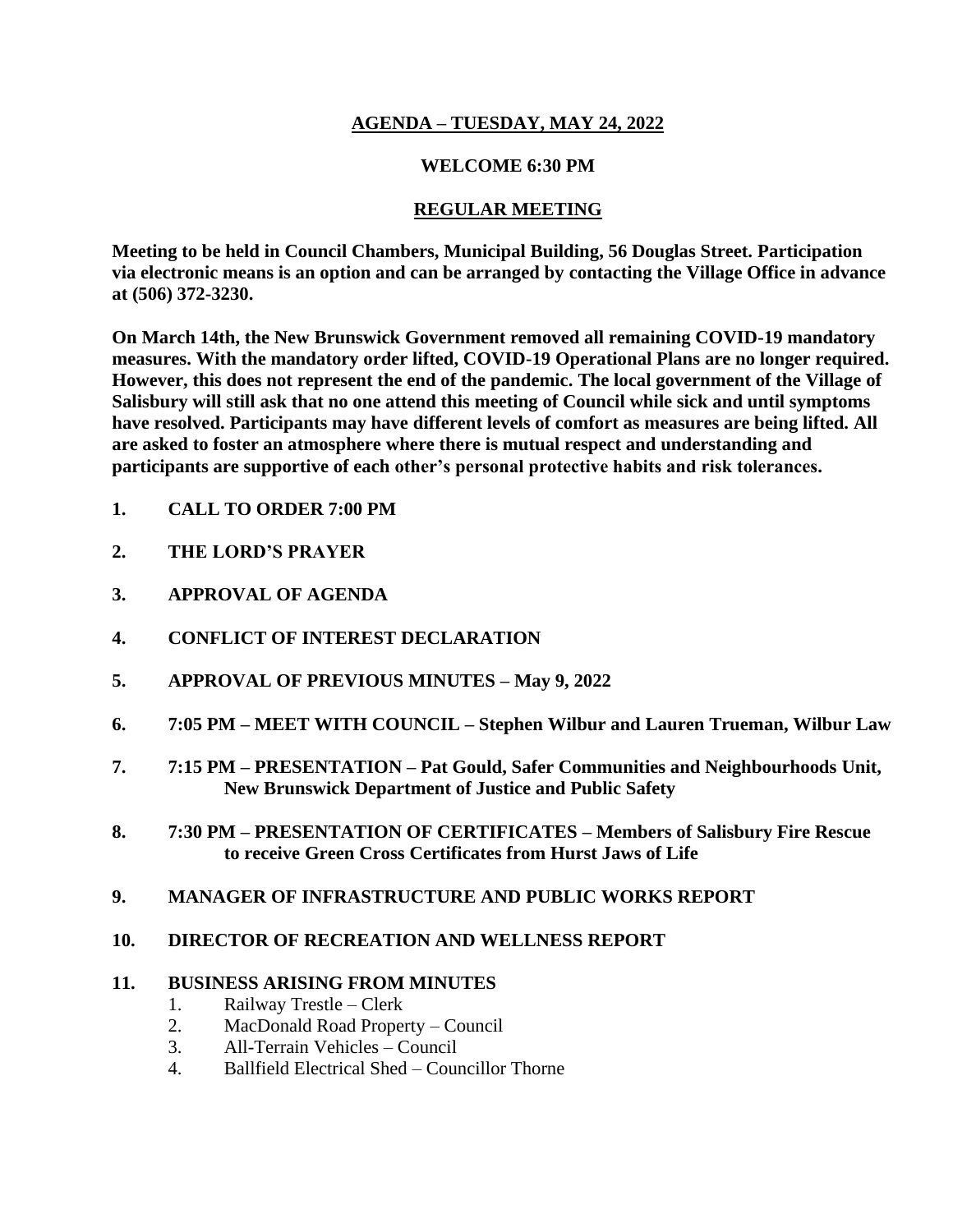### **12. CORRESPONDENCE**

- 1. New Brunswick Regional Development Corporation, President Cade Libby Approved financial contribution for Village of Salisbury Community Days Festival
- 2. Anglophone East School District, Community Engagement Coordinator Christine Allain 2022 Turnaround Achievement Awards, May 31, RHS Auditorium
- 3. Alyssa Martin Request for Electric Vehicle Charging Stations in downtown Salisbury
- 4. Felisha Arsenault & Jane Keating Request for a dog park in Salisbury

#### For Council's Information and Perusal

- a) EOS Eco-Energy Webinar on coastal change and flood risk with Dr. Georgia Klein
- b) EOS Eco-Energy Join the Beauséjour Renewable Energy Cooperative Today
- c) Environmental Science & Engineering Magazine Effective Water & Wastewater Treatment
- d) ReNew Canada The Infrastructure Magazine Subscriber survey (2)
- e) Recycling Product News Partner A message from our sponsor May 6, 11 (2)
- f) Municipal World (periodical) See what's inside the May 2022 issue of Municipal World
- g) ReNew Canada INFRAIntelligence Digital Conversations with Industry Leaders (podcasts)
- h) Water Canada: The Droplet e-Newsletter May 9, 16 (2)
- i) Union of the Municipalities of New Brunswick UMNB Bulletin May 9, 17 (2)
- j) Federation of Canadian Municipalities FCM Voice e-Newsletter May 9 (1)
- k) Canadian Network of Asset Managers 2022 CNAM Tereo Award Winners
- l) Recycling Product News eNewsletter Weekly May 10, 12, 17, 19 (4)
- m) Institute of Public Administration of Canada IPAC Connects IPAC Awards
- n) eCivis What can a former grants manager teach us about grants success?
- o) MW Shares: Municipal World Podcast May 11, 18 (2)
- p) Turf & Rec e-Newsletter May 11, 18 $(2)$
- q) Affordable Housing News Building Housing Solutions Together 2021 Annual Report
- r) Municipal World Municipal Master Class: Avoid the Great Resignation
- s) ReNew Canada ReNewsletter May 11, 18 $(2)$
- t) Municipal World Insider e-Newsletter May 11, 18 (2)
- u) Our Voice Viewpoints of the Psychiatrized since 1987 June 2022
- v) Wood Design & Building (periodical) Winter 2021-22, Number 90
- w) Environmental Science & Engineering Magazine April 2022 edition
- x) Canadian Network of Asset Managers Connections CNAM 2022 Conference (2)
- y) ReNew Canada The Infrastructure Magazine (periodical) May-June 2022 + digital edition
- z) Federation of Canadian Municipalities 2022 FCM AGM (4)
- aa) Canadian Trigeminal Neuralgia Association Int'l Trigeminal Neuralgia Day, Oct. 7
- bb) Green Ideas for a Healthier Planet  $\&$  a Better Future Carl Duivenvoorden e-newsletter
- cc) New Brunswick Human Rights Commission 2022 Awards nomination deadline, May 31
- dd) Centurion Alarm and Lock Business marketing for new alarm monitoring RSPNDR
- ee) Mountain Bike Atlantic 2022 Summit & Festival, Atholville & Campbellton, June 2-5
- ff) Water Canada May/June 2022 Digital Edition
- gg) Achieve Centre for Leadership Online training options May-July 2022

# **13. FIRE DEPARTMENT REPORT / RCMP REPORT**

## **14. MAYOR'S REPORT**